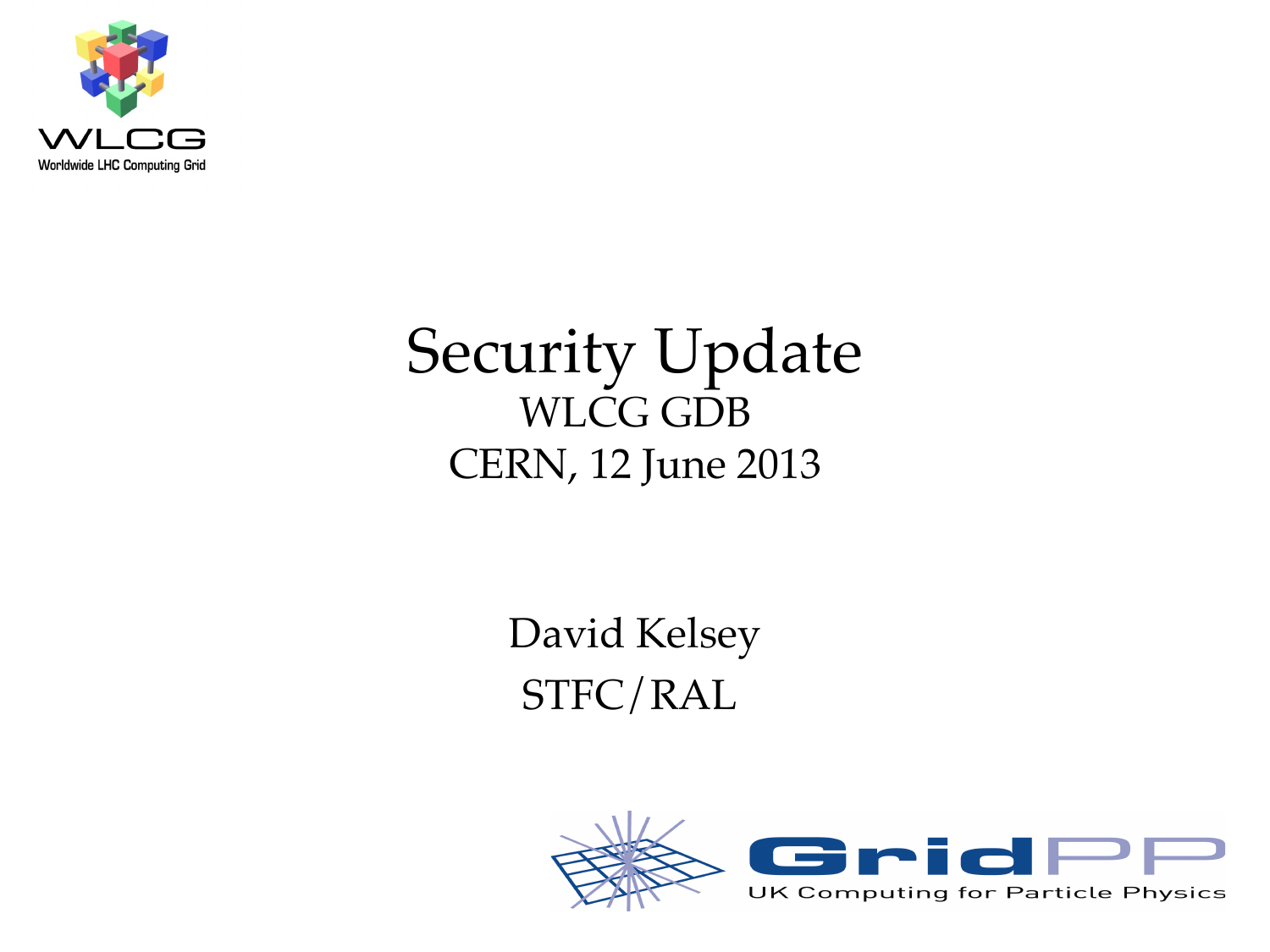

#### **Overview**

- A VERY long time since I gave a Security Update – Much to talk about (this will be rushed!)
- IGTF news
	- SHA2 etc
- Revised Security Policies
	- Service Operations
	- AUP
- Security for Collaborating Infrastructures (SCI)
- Security operations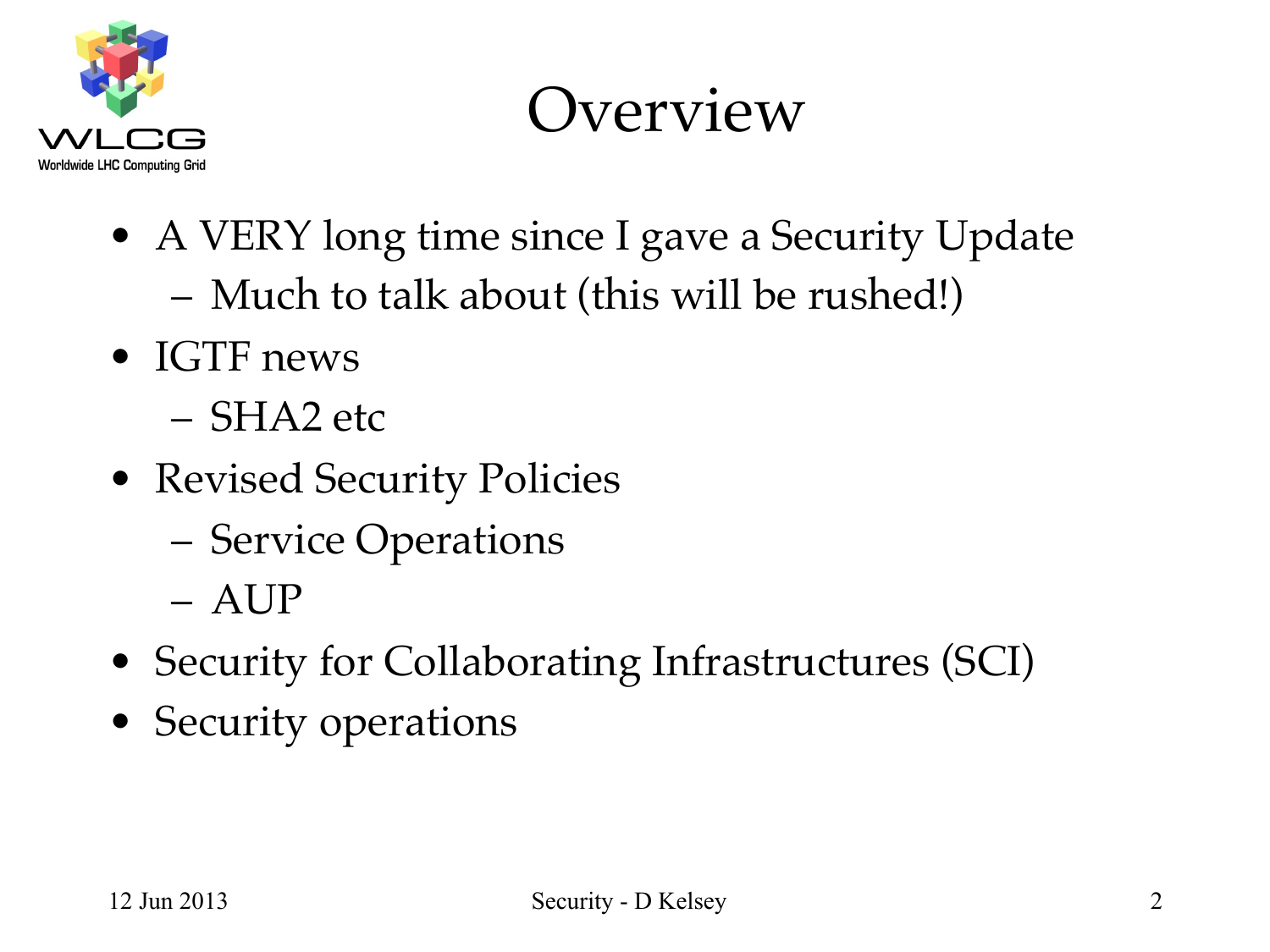

#### IGTF news

- I attend EUGridPMA and TAGPMA meetings – Representing WLCG as a "Relying Party"
- Many recent developments
	- But today just report on some!
- TAGPMA meeting 6-7 May 2013
- EUGridPMA meeting 13-15 May 2013
- Thanks to David Groep for the following slides – Shown to the EGI OMB
- Summary of EUGridPMA meeting at: https://www.eugridpma.org/meetings/2013-05/eugridpma-kyiv-summary-20130515.txt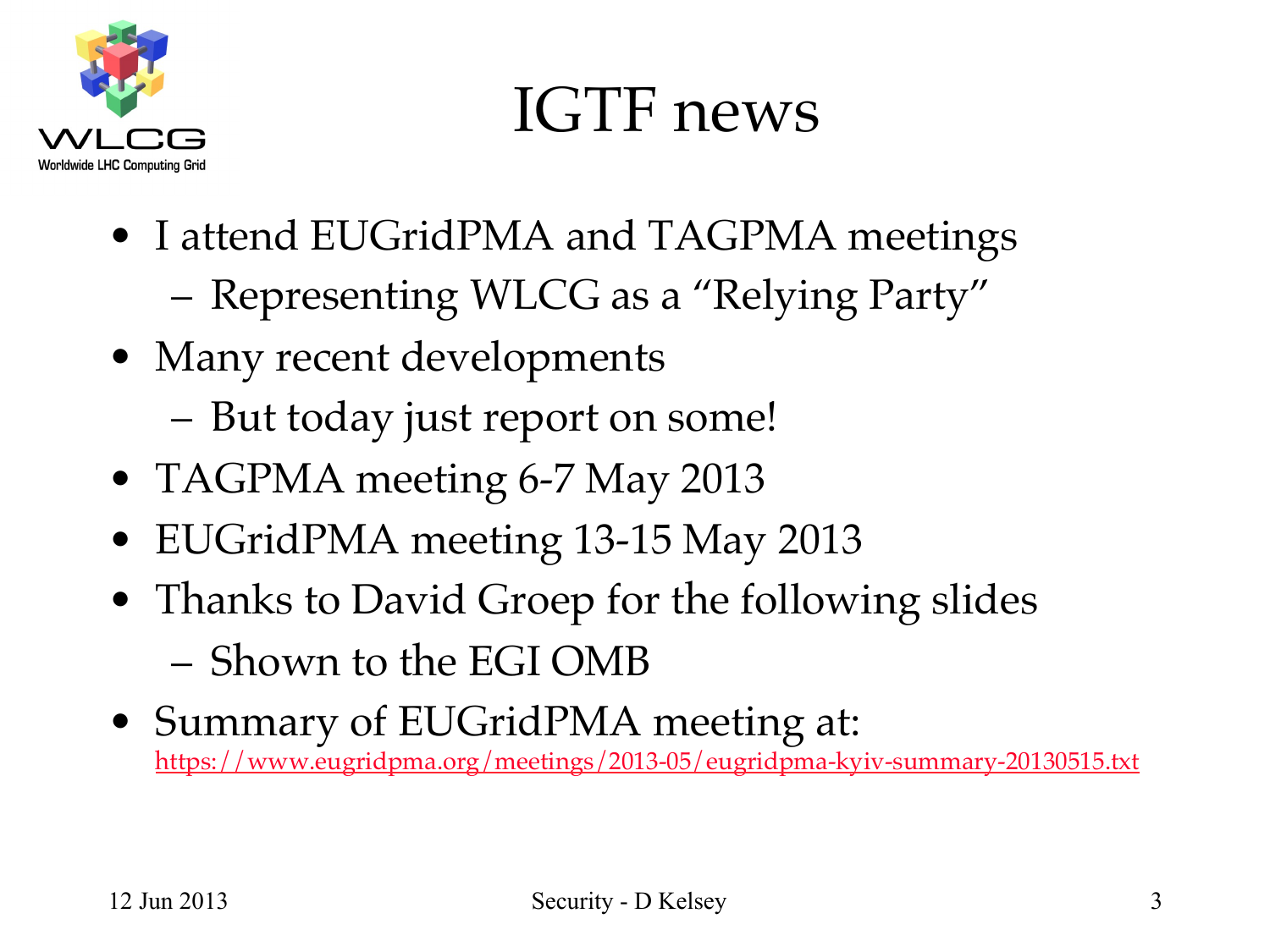

#### SHA-2 time line agreed

- **Now** 
	- CA certificates in the IGTF distribution and CRLs at official distribution points should use SHA-1
	- CAs should issue SHA-1 end entity certificates by default
	- CAs may issue SHA-2 (SHA-256 or SHA-512) end entity certificates on request. CAs may publish SHA-2 (SHA-256 or SHA-512) CRLs at alternate distribution point URLs
- **1st October 2013** 
	- CAs should begin to phase out issuance of SHA-1 end entity certificates
	- CAs should issue SHA-2 (SHA-256 or SHA-512) end entity certificates by default
- **1st April 2014** 
	- New CA certificates should use SHA-2 (SHA-512)
	- Existing intermediate CA certificates should be re-issued using SHA-2 (SHA-512)
	- Existing root CA certificates may continue to use SHA-1
- **1st October 2014** 
	- CAs may begin to publish SHA-2 (SHA-256 or SHA-512) CRLs at their official distribution points.
- **1st December 2014 (**'**sunset date**'**)** 
	- All issued SHA-1 end entity certificates should be expired or revoked.

*In case of new SHA-1 vulnerabilities, the above schedule may be revised.*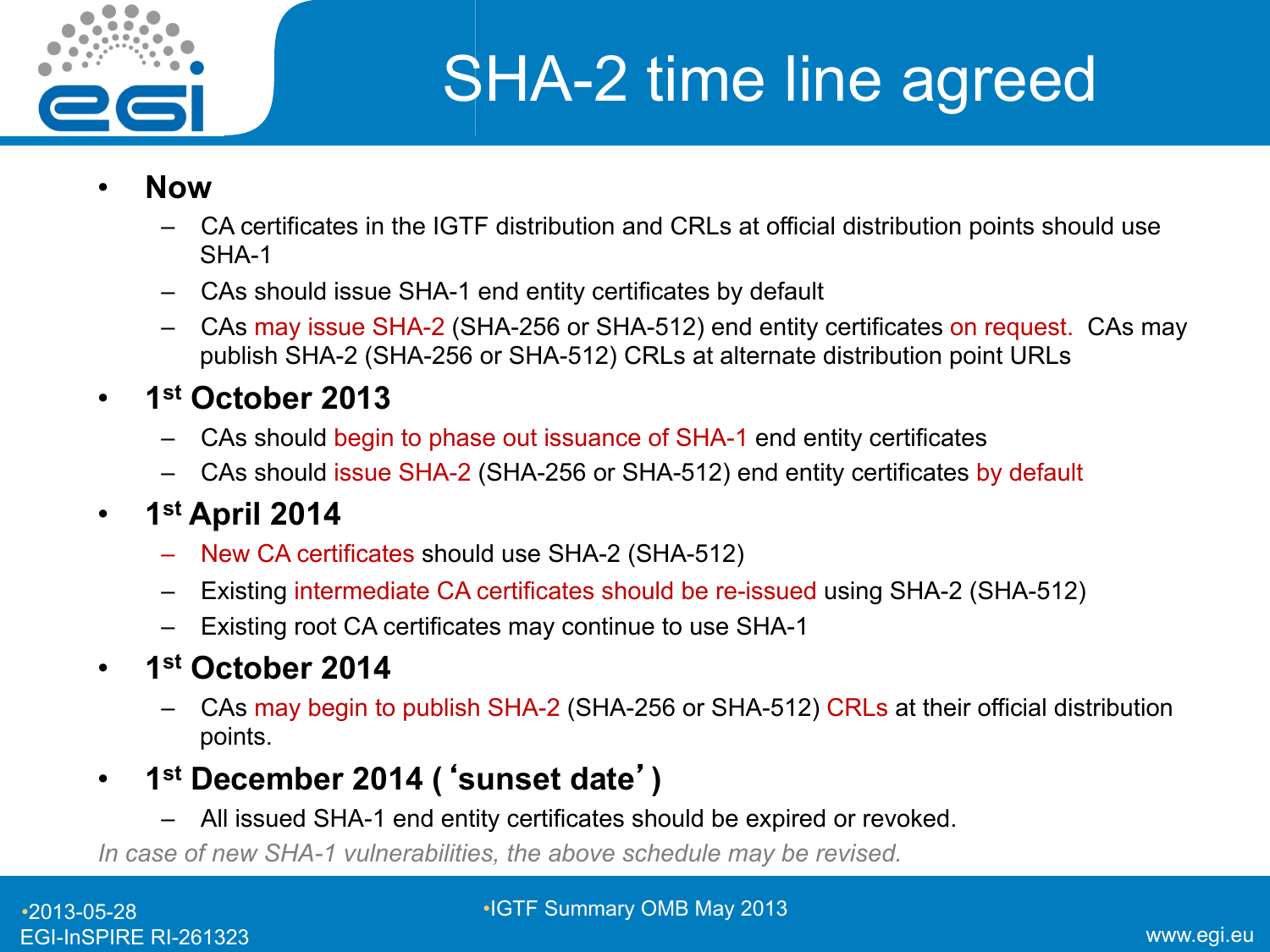

SHA-2 readiness

For SHA-2 there are still a few CAs not ready

- •a few can do either SHA-2 OR SHA-1 but not both
	- so they need to wait for software to be SHA-2-ready and then change everything at once
- •A select few can do SHA-2 but their time line is not driven solely by us (i.e. some commercials)
	- Their time line is driven by the largest customer base
	- All can do SHA-2 already some do on request (since non-grid customers do request SHA-2-only PKIs)
	- it is because of these that RPs have to be ready, because when directives come from CABF they will change, and do it quite irrespective of our time table!

•Keep in mind issues for HSMs (robot tokens)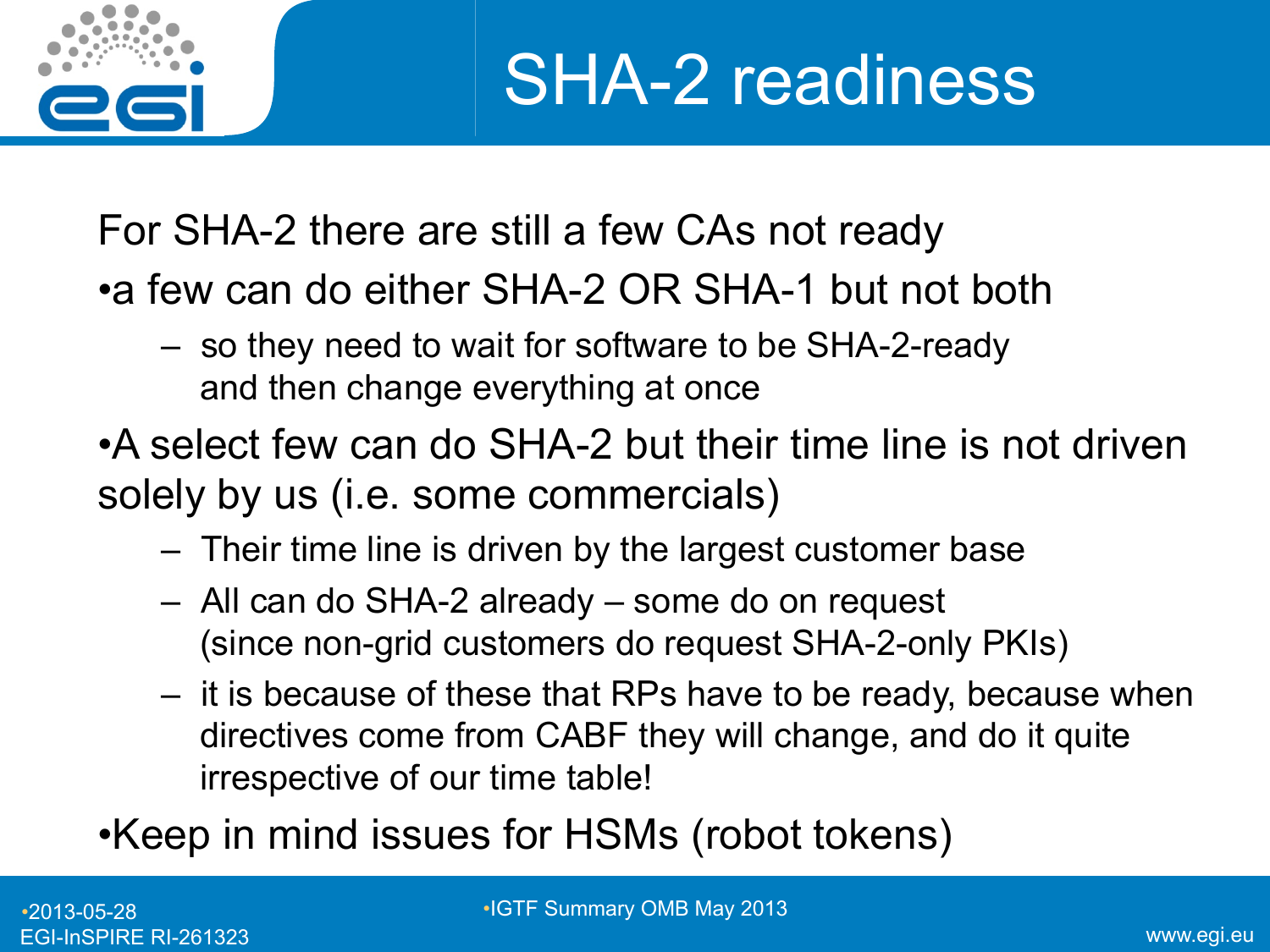

- IPv6 deployment http://www.particle.cz/farm/admin/IPv6EuGridPMACrlChecker/
	- expect RPs with v6-only systems to setup 6-to-4 NAT/proxy
- IGTF 'Test Suite' for software providers
- Guidelines on operation trusted credential stores (draft) http://wiki.eugridpma.org/Main/CredStoreOperationsGuideline
	- matches with the Private Key Protection guidelines
	- guidance for MyProxy setups, portals, credential mngt systems
	- intended to be 'good advice' for RPs things to consider
- Progress on move towards differentiated ID assurance http://wiki.eugridpma.org/Main/IOTASecuredInfraAP
	- provides *only* unique opaque identifier: no identity, no tracability
	- needs tuning of LoA with our RPs, current version may be too much XSEDE and does not even work yet for PRACE-T1s…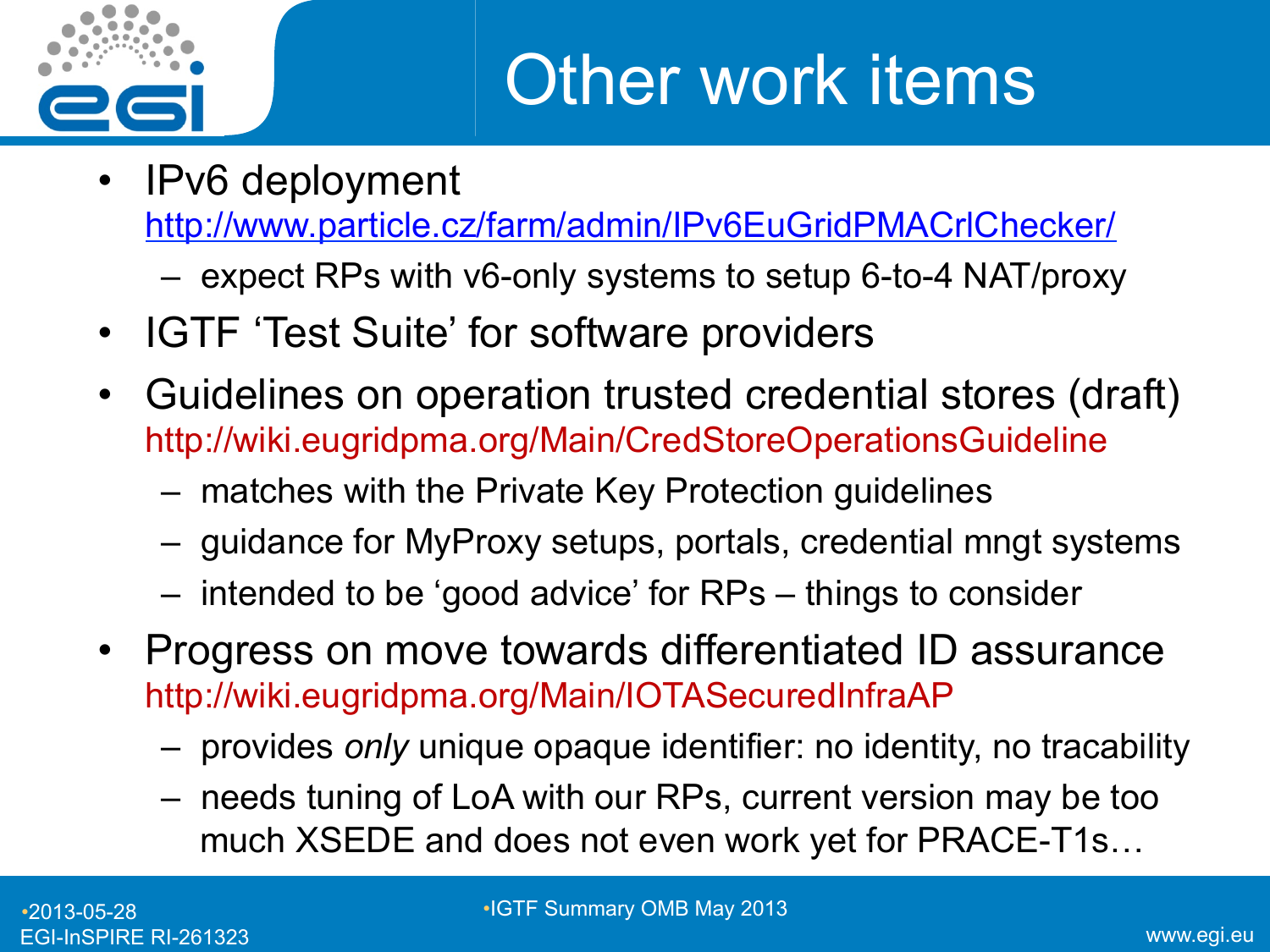

# IGTF IOTA profile

- Input TAGPMA, CI Logon Basic, and UK SARoNGS
- RP requirements from XSEDE and PRACE
- New authentication profile
	- Identifier-Only Trust Assurance
	- Persistent unique identifiers
	- Light-weight identity vetting
- Appropriate in cases where VO does robust ID vetting, e.g. LHC VOs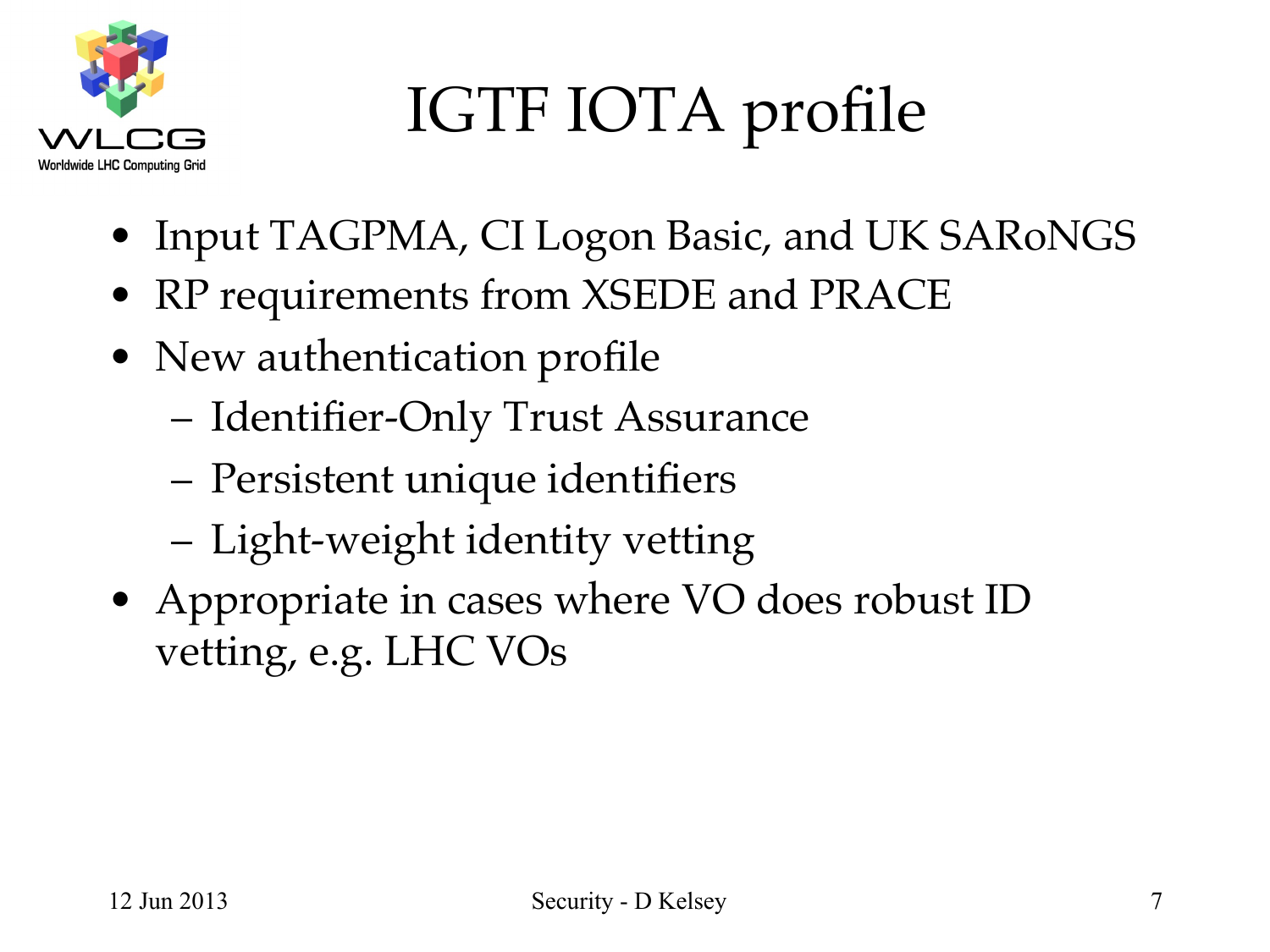

# IOTA (2)

- If a commonName is included
	- it must contain either an opaque unique identifier
	- or a name chosen by the requestor and obtained from (a list proposed by) the IdP on which the issuer will enforce uniqueness
- Full details at
- http://wiki.eugridpma.org/Main/IOTASecuredInfraAP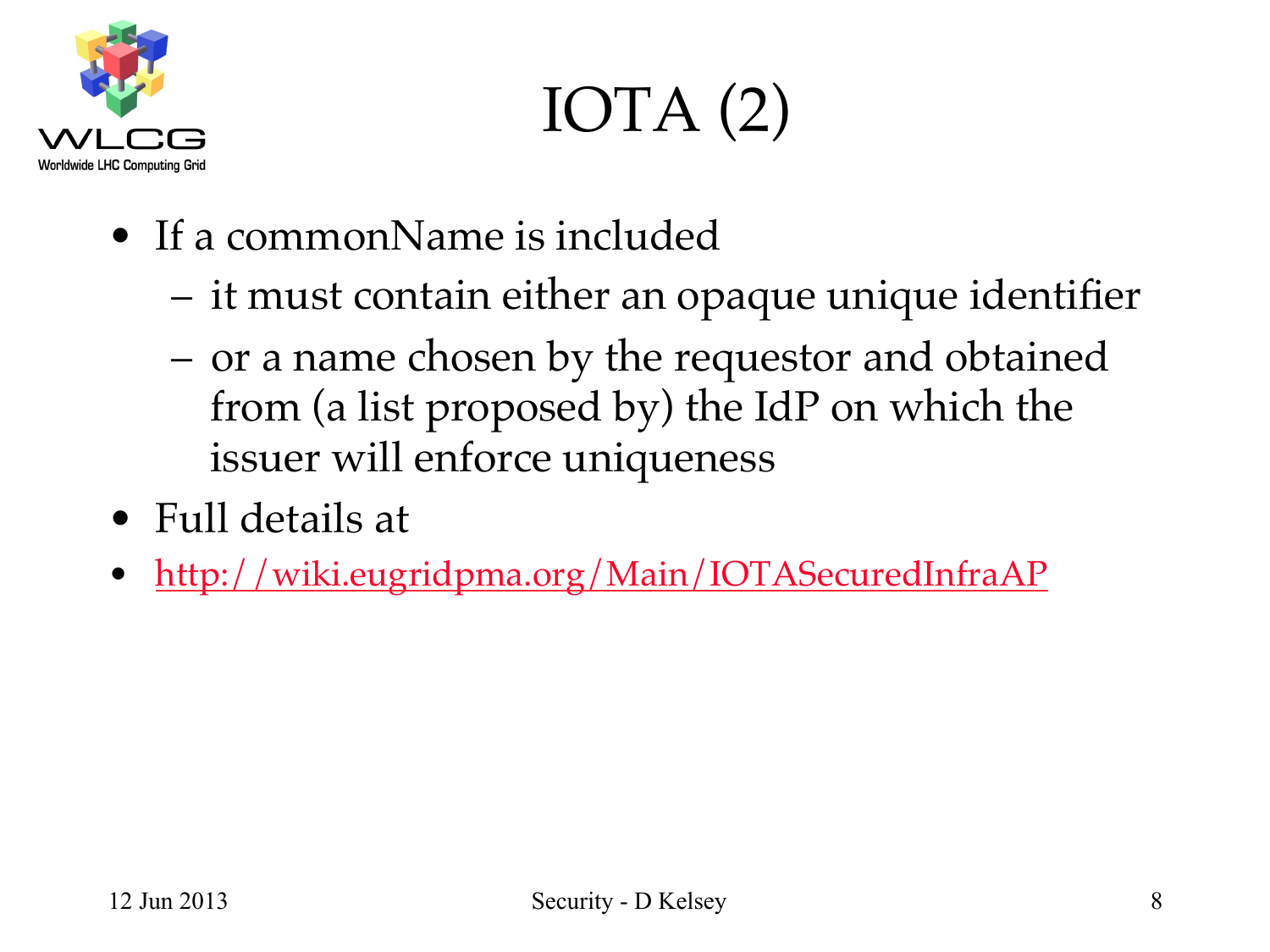

## Revised Security Policies

- EGI Security Policy Group
- Old Grid Site Operations Security Policy
	- Replaced by **Service Operations Security Policy**
		- As it is not just sites who run services
	- And a recent new bullet on the policy requirement for deployment of Security Emergency Suspension
- https://documents.egi.eu/document/1475
- *You must implement automated procedures to download the security emergency suspension lists defined centrally by Security Operations and should take appropriate actions based on these lists, to be effective within the specified time period.*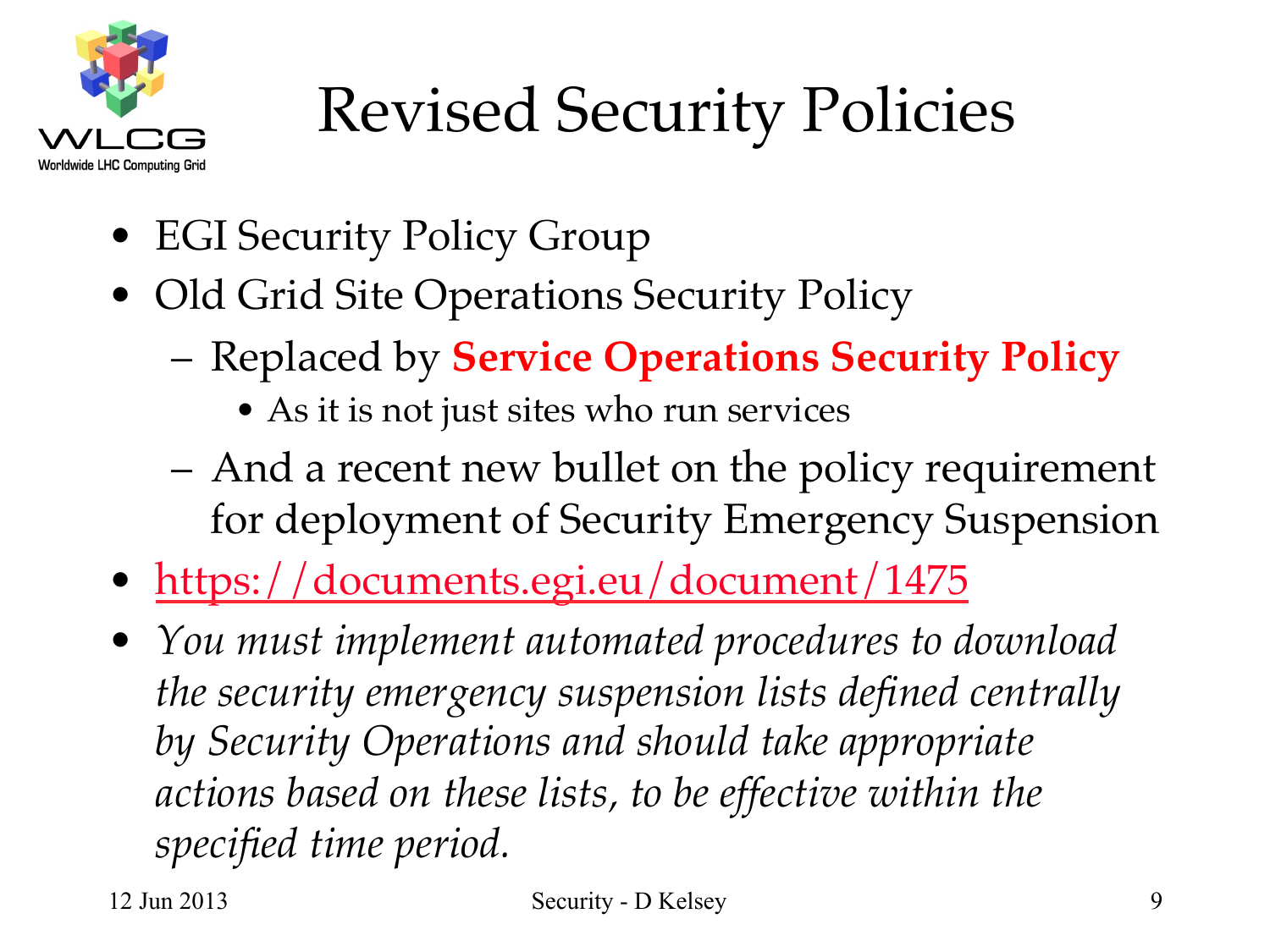

### Service Operations Security Policy (2)

- Other changes:
	- addresses end of security support for software
		- *… software patches, updates or configuration changes required for security or end of security support …*
	- removes the IPR statement (covered elsewhere)
	- addresses the retirement of a service
		- *Upon retirement of a service, the obligations specified in clauses 1, 2, 5 and 6 shall not lapse for the retention period specified in the Traceability and Logging Policy*
- Has been adopted by EGI from 1<sup>st</sup> June 2013
- **I propose that WLCG adopts this revised policy**
	- **At an upcoming WLCG MB meeting**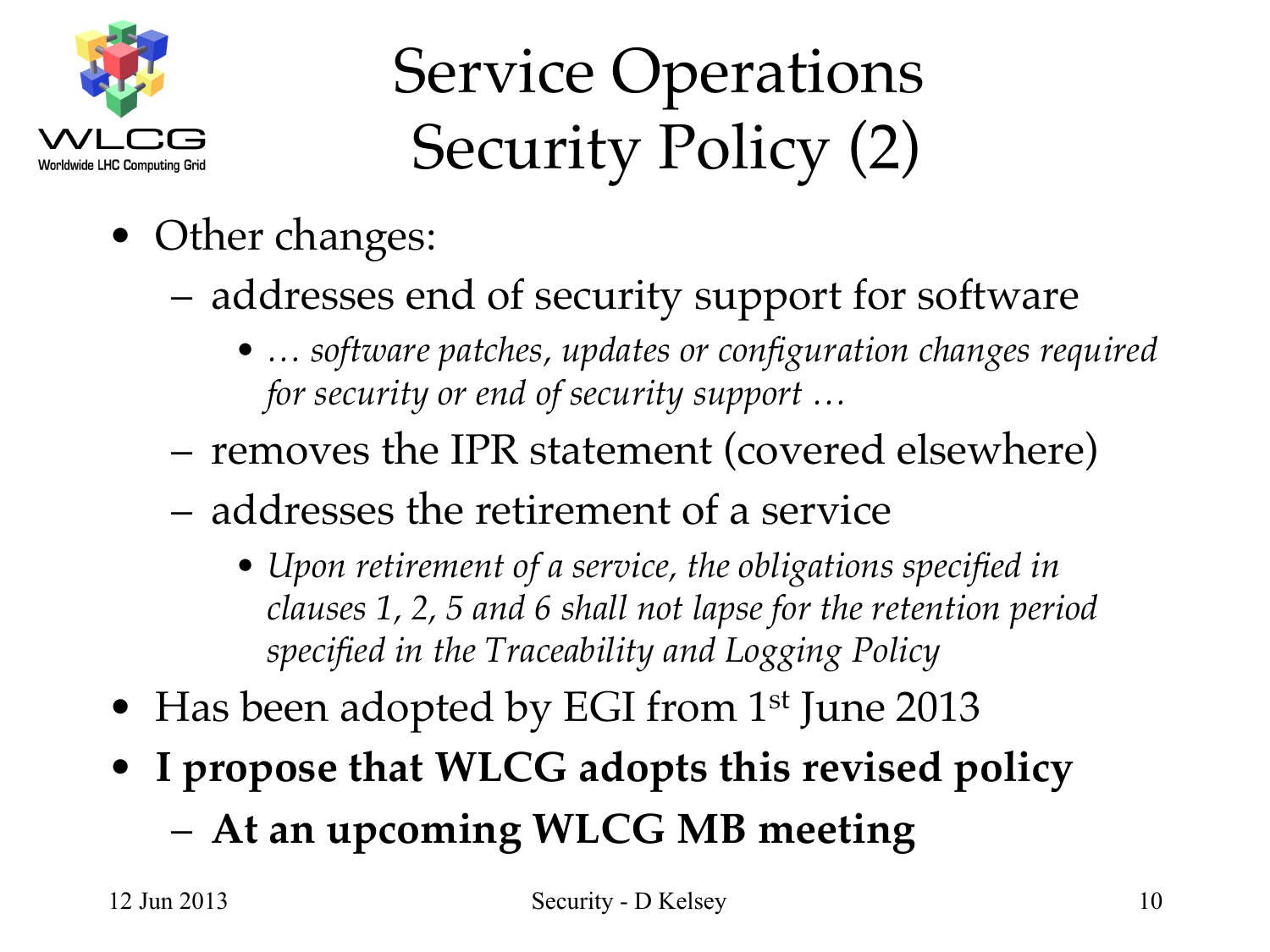

### Revision to Grid AUP

- EGI Council decided to require its users to acknowledge support and resources used
	- And requested change to the User AUP
- EGI SPG considered
	- Not easy as Users usually register with VOs not sites or infrastructures
- https://documents.egi.eu/document/1779
- This is one document where common wording between all VOs, communities etc is very useful!
- The following new wording has been added – Next page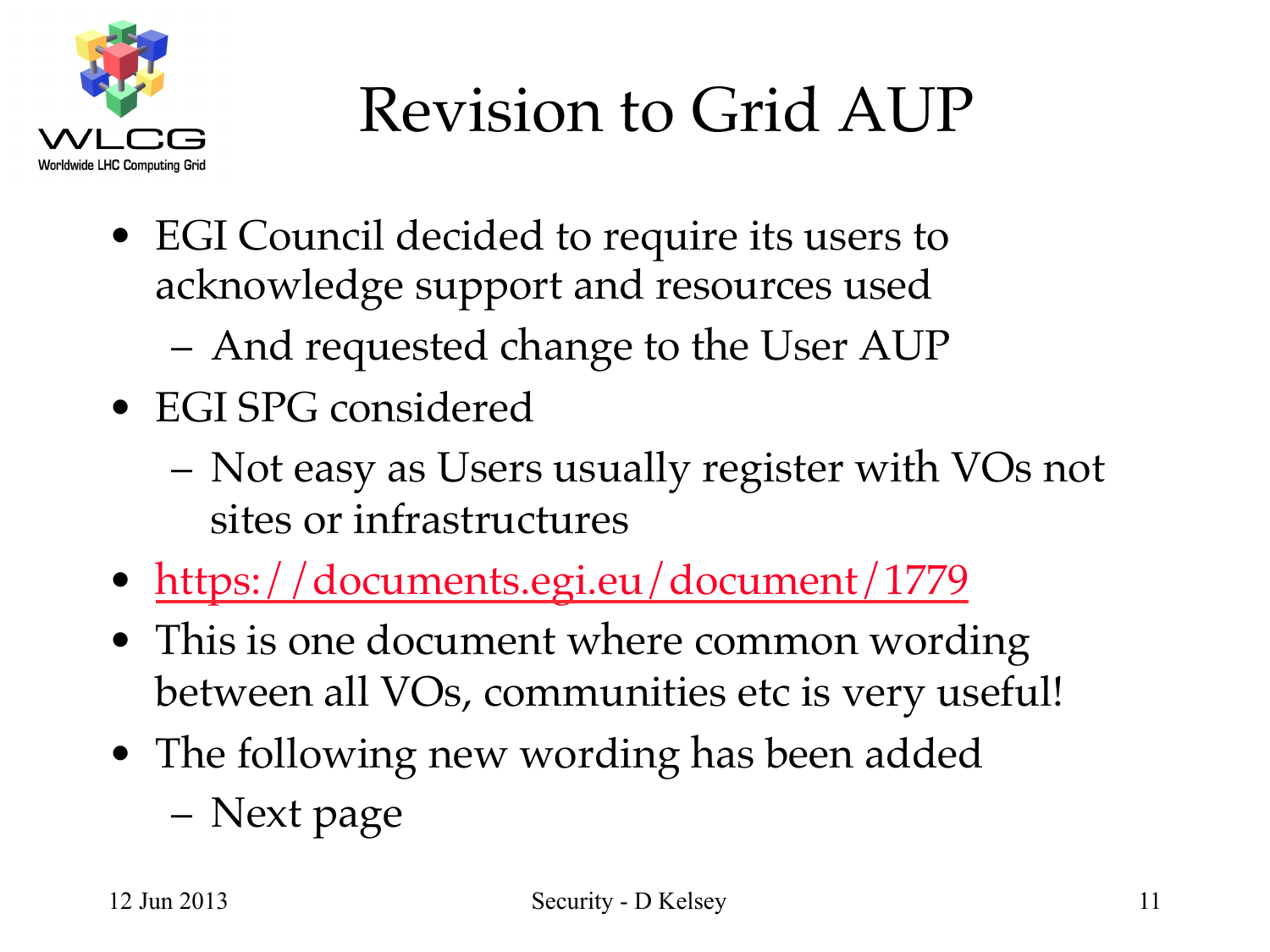

### New AUP(2)

- *Acknowledgement of support or of your use of the resources or services provided to you by Infrastructure Providers, Infrastructure Organisations and/or Resource Centres may be required by the body or bodies granting you access. You shall comply with all such requirements by adding the specified citations or acknowledgements to all published papers, preprints, conference papers and talks and any other published material, whether or not these are subject to copyright.*
- Additional procedures are required to specify what acknowledgements are required and by whom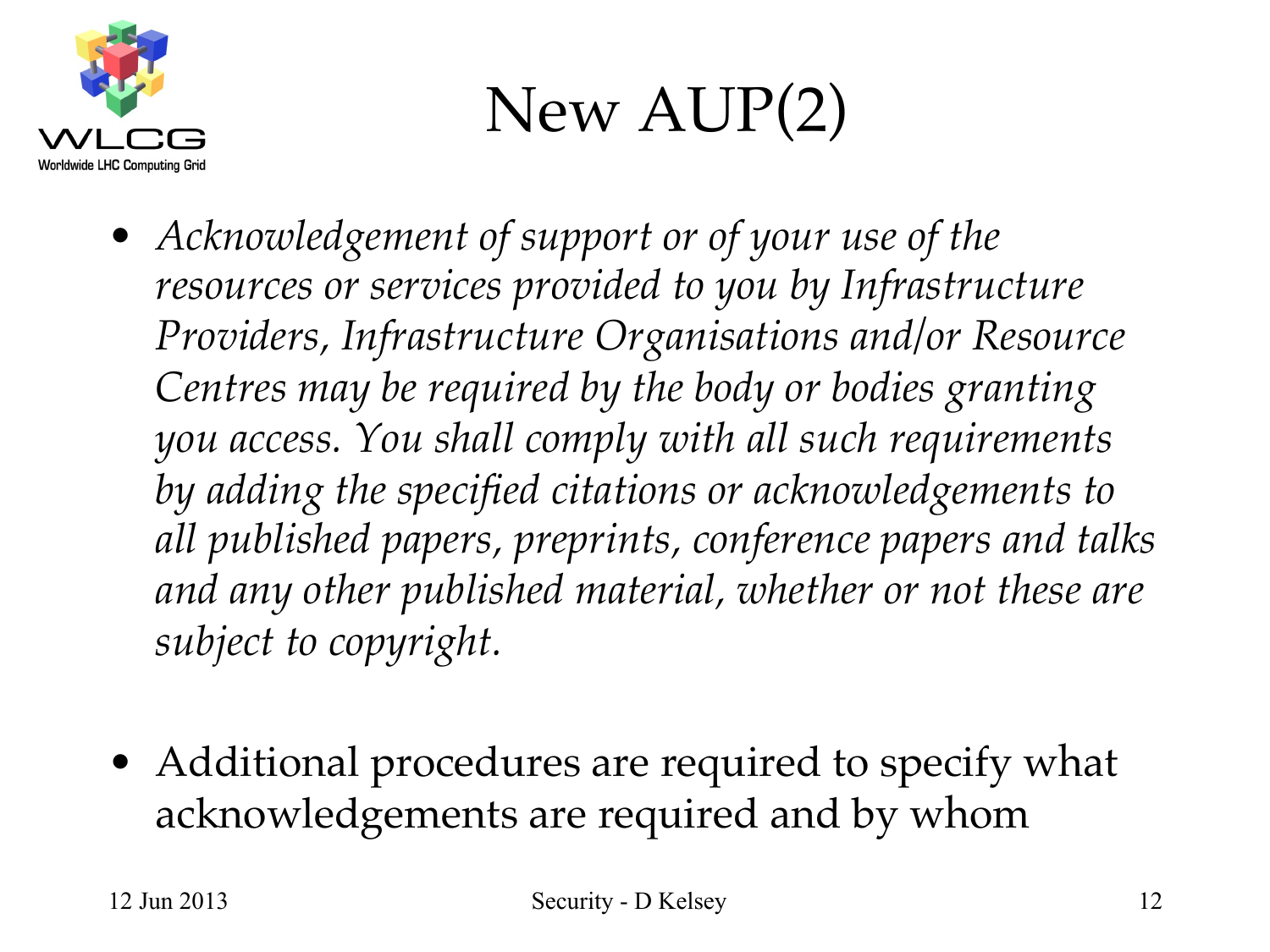

### Security for Collaborating Infrastructures

- A collaborative activity of information security officers from large-scale infrastructures
	- EGI, OSG, PRACE, EUDAT, CHAIN, WLCG, XSEDE, …
- Developed out of EGEE and WLCG
- We are developing a *Trust framework*
	- Enable interoperation (security teams)
	- Manage cross-infrastructure security risks
	- Develop policy standards
	- Especially where not able to share identical security policies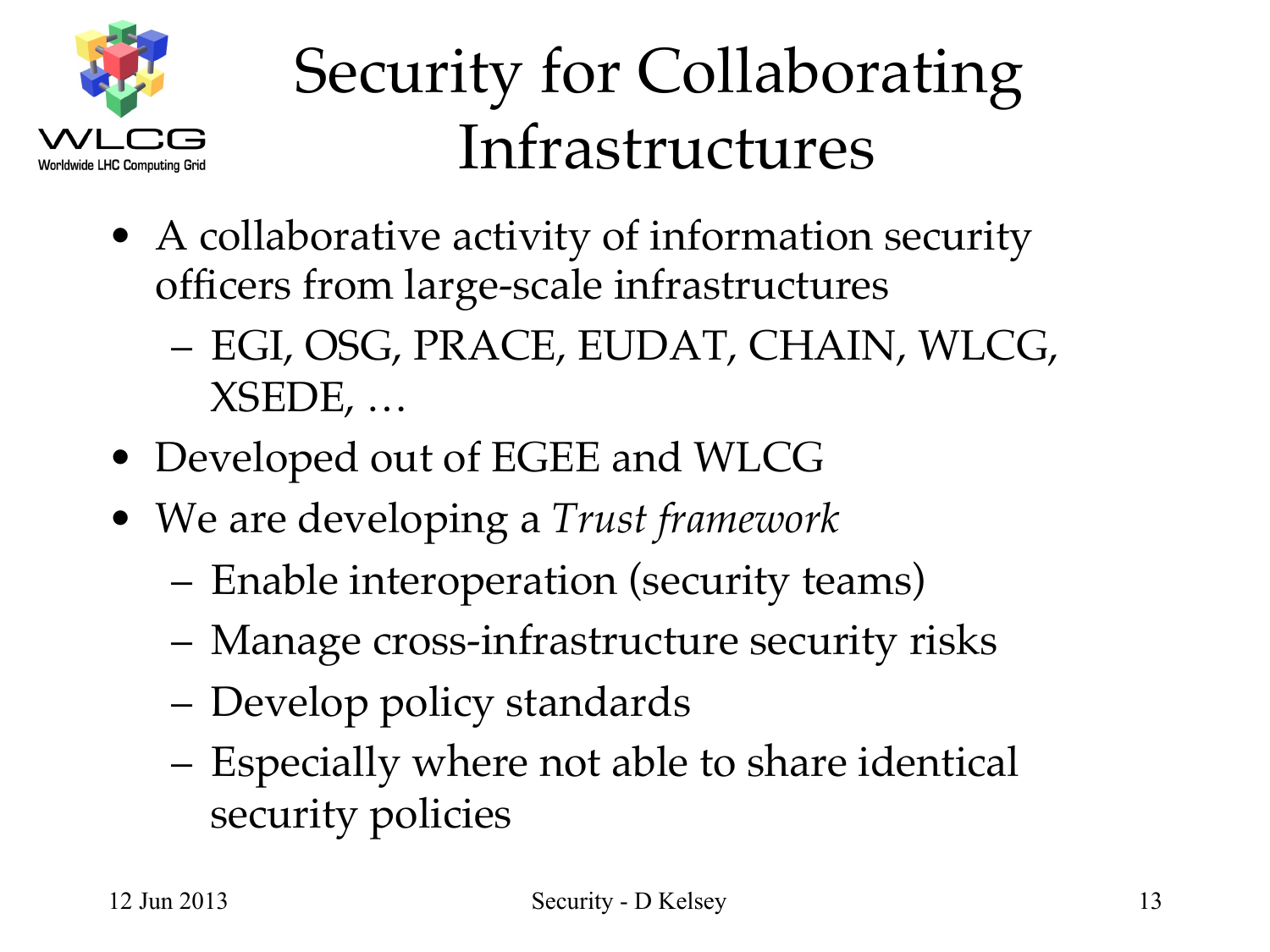

SCI (2)

- A draft version (V0.95) may be found at http://www.eugridpma.org/sci/
- The document defines a series of numbered requirements in 6 areas
	- Each infrastructure should address these
	- Part of promoting trust between us all
- Version 1 has been produced
	- And is being tidied
- No time to look at details today
- But this is a useful way of building trust within WLCG
	- And for identifying areas that need more work
- Once V1 is finalised we will share with GDB and MB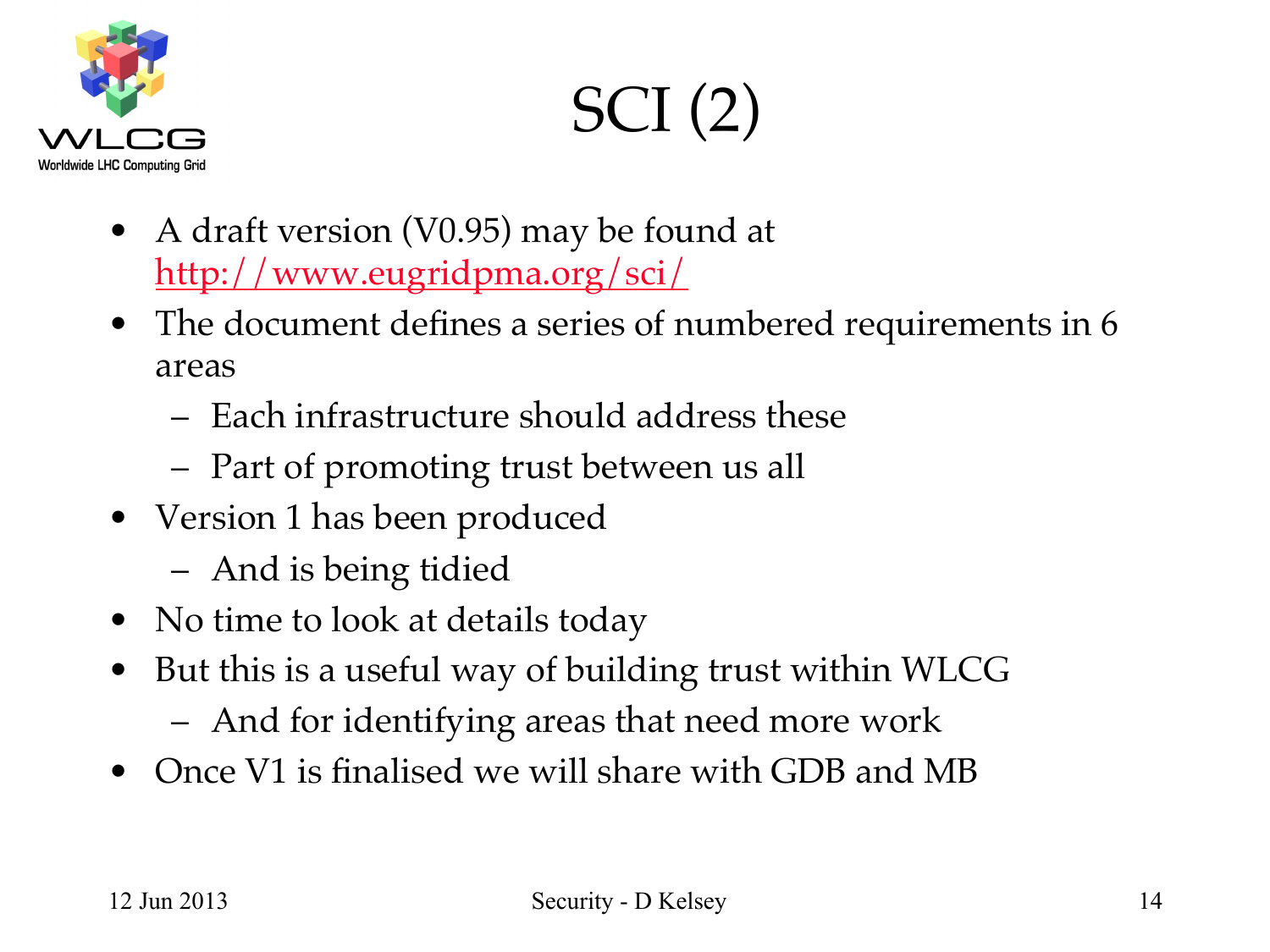

### Security Operations

- You are all very aware that WLCG uses resources from several computing infrastructures:
	- EGI, OSG, NDGF/NeIC, …
- Today security operations in WLCG relies on strong collaboration between
	- Romain Wartel as WLCG Security Officer
	- CERN security team
	- The CSIRTs from EGI and NGIs, OSG, NDGF/NeIC
- In recent weeks there has been much activity by the EGI CSIRT monitoring and handling the vulnerability CVE-2013-2094
	- Several people have been very busy for some weeks!
- EGI CSIRT is now accredited by TF-CSIRT/Trusted Introducer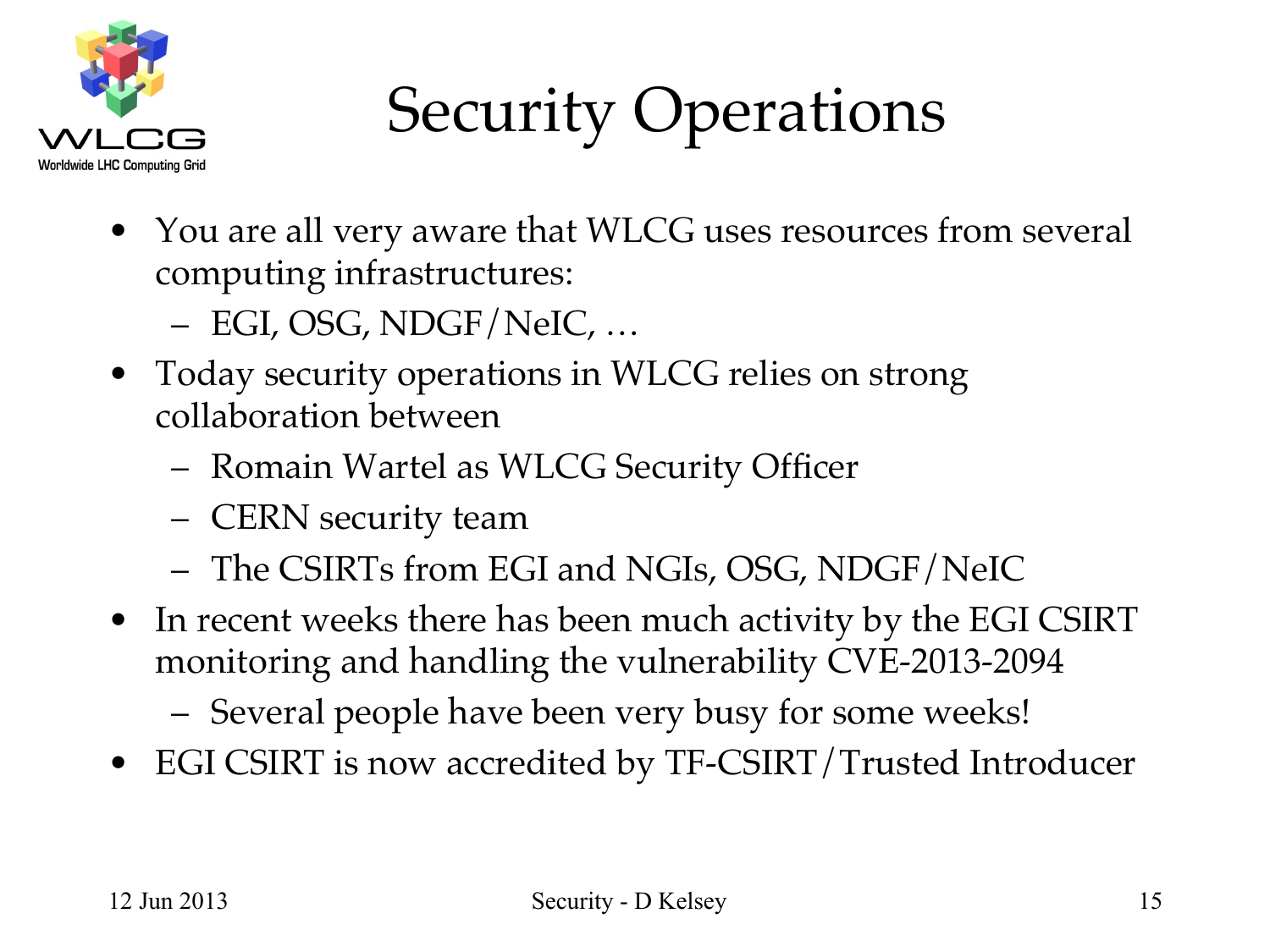

### Security Operations after end of EGI-InSPIRE?

- The study made by EGI as to which global tasks need to continue beyond May 2014 identified "Security", including a strengthened core expert incident response team as of "critical" importance
- As we move into an ever-changing world
	- Agile computing, Clouds, Virtualisation etc
	- Security risks and threats will change
	- Competent security teams will be needed!
- We confidently expect EGI.eu sustainable funding for this important activity to continue
	- And we may be able to bid for additional funds
		- E.g. Horizon 2020
- I don't currently see any plan B for WLCG and its members to take over the funding of this